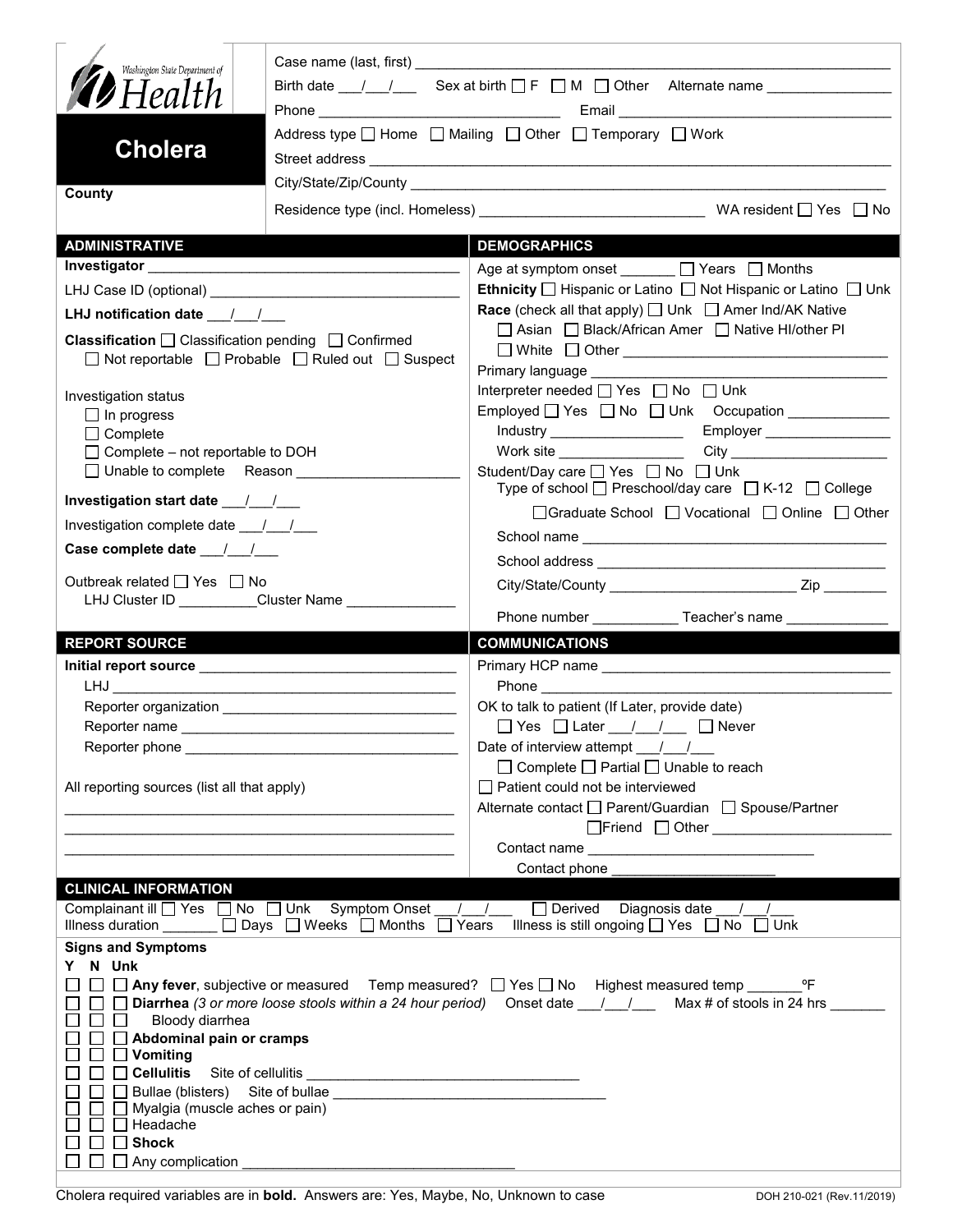| Case Name                                                                                                                                                                                  | LHJ Case ID                                                                         |              |  |  |  |
|--------------------------------------------------------------------------------------------------------------------------------------------------------------------------------------------|-------------------------------------------------------------------------------------|--------------|--|--|--|
| <b>Predisposing Conditions</b>                                                                                                                                                             |                                                                                     |              |  |  |  |
| Y N Unk                                                                                                                                                                                    |                                                                                     |              |  |  |  |
|                                                                                                                                                                                            |                                                                                     |              |  |  |  |
| □ □ □ Antacid use in 30 days prior to onset Antacid ____________________________<br>□ □ □ H2 blocker or ulcer medication (e.g., Tagamet, Zantac, Omeprazole) use in 30 days prior to onset |                                                                                     |              |  |  |  |
| Medication                                                                                                                                                                                 |                                                                                     |              |  |  |  |
| □ Chemotherapy in 30 days prior to onset Treatment <u>■ Treatment ■ Treatment date / / /</u>                                                                                               |                                                                                     |              |  |  |  |
| □ Chronic heart disease                                                                                                                                                                    |                                                                                     |              |  |  |  |
| $\Box$ Heart failure                                                                                                                                                                       |                                                                                     |              |  |  |  |
| $\Box$ Gastric surgery or gastrectomy in past                                                                                                                                              |                                                                                     |              |  |  |  |
| $\Box$ Peptic ulcer                                                                                                                                                                        |                                                                                     |              |  |  |  |
| $\Box$ Liver disease                                                                                                                                                                       |                                                                                     |              |  |  |  |
|                                                                                                                                                                                            |                                                                                     |              |  |  |  |
| Diabetes mellitus                                                                                                                                                                          |                                                                                     |              |  |  |  |
| Insulin use<br>$\Box$<br>$\Box$                                                                                                                                                            |                                                                                     |              |  |  |  |
| $\mathsf{L}$<br>□ Hematologic disease                                                                                                                                                      |                                                                                     |              |  |  |  |
| $\Box$ Immunodeficiency                                                                                                                                                                    |                                                                                     |              |  |  |  |
| □ Immunosuppressive therapy or condition, or disease Specify ___________________<br>$\Box$                                                                                                 |                                                                                     |              |  |  |  |
| ப                                                                                                                                                                                          |                                                                                     |              |  |  |  |
| $\Box$ Alcoholism                                                                                                                                                                          |                                                                                     |              |  |  |  |
| $\Box$ $\Box$ Other underlying medical conditions                                                                                                                                          |                                                                                     |              |  |  |  |
| <b>Vaccination</b>                                                                                                                                                                         |                                                                                     |              |  |  |  |
| Y N Unk                                                                                                                                                                                    |                                                                                     |              |  |  |  |
| $\Box$ $\Box$ $\Box$ Cholera vaccine in past Specify most recent type $\Box$ Oral $\Box$ Parenteral Most recent date received __/__/__                                                     |                                                                                     |              |  |  |  |
|                                                                                                                                                                                            |                                                                                     |              |  |  |  |
|                                                                                                                                                                                            |                                                                                     |              |  |  |  |
| Vaccine information available $\Box$ Yes $\Box$ No                                                                                                                                         |                                                                                     |              |  |  |  |
| Date of vaccine administration 11/2000 Vaccine administered (Type) 2008. [2010]                                                                                                            |                                                                                     |              |  |  |  |
| Vaccine lot number                                                                                                                                                                         | Machinistering provider and the matter of the matter of the Machinistering provider |              |  |  |  |
| <b>Culture Information</b>                                                                                                                                                                 |                                                                                     |              |  |  |  |
| Y N Unk                                                                                                                                                                                    |                                                                                     |              |  |  |  |
| $\Box$ $\Box$ Confirmed at state or federal public health lab<br>ப                                                                                                                         |                                                                                     |              |  |  |  |
| Hospitalization                                                                                                                                                                            |                                                                                     |              |  |  |  |
|                                                                                                                                                                                            |                                                                                     |              |  |  |  |
| Y N Unk                                                                                                                                                                                    |                                                                                     |              |  |  |  |
|                                                                                                                                                                                            |                                                                                     |              |  |  |  |
|                                                                                                                                                                                            |                                                                                     |              |  |  |  |
| Disposition □ Another acute care hospital Facility name _________________________                                                                                                          |                                                                                     |              |  |  |  |
| $\Box$ Died in hospital                                                                                                                                                                    |                                                                                     |              |  |  |  |
|                                                                                                                                                                                            | □ Long term acute care facility Facility name __________________________________    |              |  |  |  |
|                                                                                                                                                                                            |                                                                                     |              |  |  |  |
| □ Long term care facility Facility name<br>□ Non-healthcare (home) □ Unk □ Other<br>Admitted to ICU Date admitted to ICU / / / Date discharged from ICU / / /                              |                                                                                     |              |  |  |  |
|                                                                                                                                                                                            |                                                                                     |              |  |  |  |
| Mechanical ventilation or intubation required                                                                                                                                              |                                                                                     |              |  |  |  |
| Still hospitalized As of //                                                                                                                                                                |                                                                                     |              |  |  |  |
| N Unk<br>Y                                                                                                                                                                                 |                                                                                     |              |  |  |  |
| $\Box$ Died of this illness<br>Death date $\frac{1}{\sqrt{2}}$<br>$\blacksquare$                                                                                                           | Please fill in the death date information on the Person Screen                      |              |  |  |  |
| Autopsy performed<br>$\Box$                                                                                                                                                                |                                                                                     |              |  |  |  |
| $\Box$<br>$\Box$<br>Death certificate lists disease as a cause of death or a significant contributing condition                                                                            |                                                                                     |              |  |  |  |
| Location of death $\Box$ Outside of hospital (e.g., home or in transit to the hospital) $\Box$ Emergency department (ED)                                                                   |                                                                                     |              |  |  |  |
| $\Box$ Inpatient ward $\Box$ ICU $\Box$ Other                                                                                                                                              |                                                                                     |              |  |  |  |
|                                                                                                                                                                                            |                                                                                     |              |  |  |  |
| RISK AND RESPONSE (Ask about exposures 7 days before symptom onset)                                                                                                                        |                                                                                     |              |  |  |  |
| <b>Travel</b>                                                                                                                                                                              |                                                                                     |              |  |  |  |
| Setting 1                                                                                                                                                                                  | Setting 2                                                                           | Setting 3    |  |  |  |
| Travel out of:<br>County/City ____________________                                                                                                                                         |                                                                                     | $\sim$       |  |  |  |
| State ____________________________                                                                                                                                                         |                                                                                     |              |  |  |  |
|                                                                                                                                                                                            |                                                                                     | $\mathsf{L}$ |  |  |  |
| Other                                                                                                                                                                                      | Other                                                                               | Other        |  |  |  |
| Destination name                                                                                                                                                                           |                                                                                     |              |  |  |  |
| Start and end dates<br>to<br>$\sqrt{2}$                                                                                                                                                    | to                                                                                  | to           |  |  |  |
|                                                                                                                                                                                            |                                                                                     |              |  |  |  |
| N Unk<br>Y                                                                                                                                                                                 |                                                                                     |              |  |  |  |
| $\Box$ Foreign travel<br>$\perp$                                                                                                                                                           |                                                                                     |              |  |  |  |
| If Yes to "Foreign travel",                                                                                                                                                                |                                                                                     |              |  |  |  |
| Had the patient been educated in cholera prevention measures before travel                                                                                                                 |                                                                                     |              |  |  |  |
| Which source(s) of information received (check all that apply) $\Box$ Pre-travel clinic $\Box$ Airport departure gate                                                                      |                                                                                     |              |  |  |  |
| Newspaper $\Box$ Friends $\Box$ Private physician $\Box$ Health department $\Box$ Travel agency                                                                                            |                                                                                     |              |  |  |  |
| $\Box$ CDC traveler's hotline<br>$\Box$ Other                                                                                                                                              |                                                                                     |              |  |  |  |
| What was the patient's reason for travel $\Box$ To visit relatives/friends $\Box$ Business $\Box$ Tourism $\Box$ Military $\Box$ Unk                                                       |                                                                                     |              |  |  |  |
| Other                                                                                                                                                                                      |                                                                                     |              |  |  |  |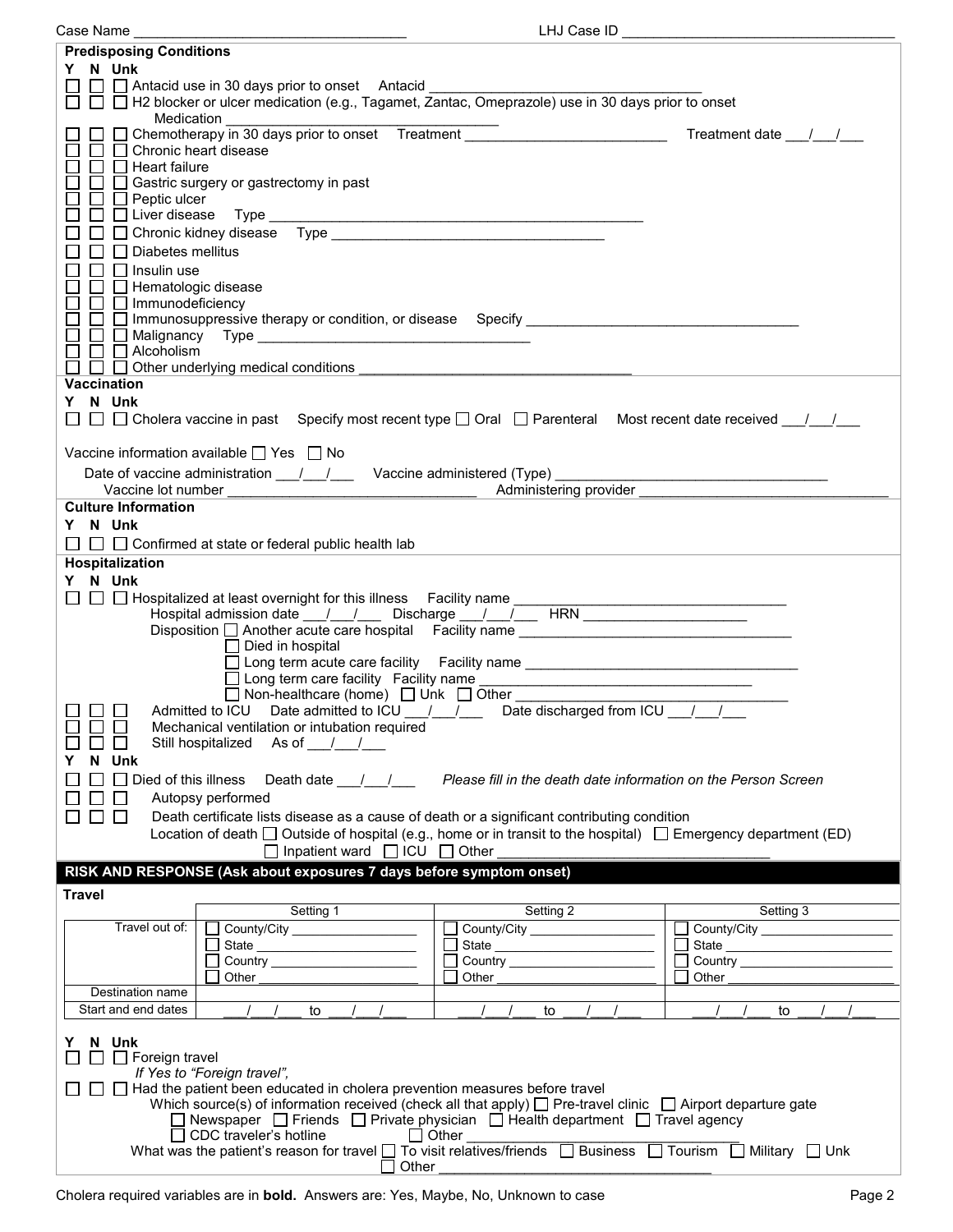| Case Name                            |                                                                                                                                                               |      |                                                 | LHJ Case ID                                                  |          |  |  |  |
|--------------------------------------|---------------------------------------------------------------------------------------------------------------------------------------------------------------|------|-------------------------------------------------|--------------------------------------------------------------|----------|--|--|--|
| <b>Risk and Exposure Information</b> |                                                                                                                                                               |      |                                                 |                                                              |          |  |  |  |
| N Unk<br>Y.                          |                                                                                                                                                               |      |                                                 |                                                              |          |  |  |  |
|                                      |                                                                                                                                                               |      |                                                 | Country _____________                                        |          |  |  |  |
|                                      | $\Box$ Is case a recent foreign arrival (e.g. immigrant, refugee, adoptee, visitor)<br>$\Box$ Does the case know anyone else with similar symptoms or illness |      |                                                 |                                                              |          |  |  |  |
|                                      |                                                                                                                                                               |      |                                                 |                                                              |          |  |  |  |
|                                      |                                                                                                                                                               |      |                                                 |                                                              |          |  |  |  |
| <b>Food Exposure</b>                 |                                                                                                                                                               |      |                                                 |                                                              |          |  |  |  |
|                                      | Sources of food IN home - During exposure timeframe did you (your child) eat foods from:                                                                      |      |                                                 |                                                              |          |  |  |  |
|                                      |                                                                                                                                                               |      |                                                 |                                                              |          |  |  |  |
|                                      | $\Box$ (1) Grocery stores or supermarkets                                                                                                                     |      |                                                 | $\Box$ (7) Small markets/mini markets (convenience stores,   |          |  |  |  |
|                                      | $\Box$ (2) Home delivery grocery services (CSA, grocery                                                                                                       |      | gas stations, etc)                              |                                                              |          |  |  |  |
|                                      | delivery, Amazon Fresh, Peapod, etc)                                                                                                                          |      |                                                 | $\Box$ (8) Health food stores or co-ops                      |          |  |  |  |
|                                      | $\Box$ (3) Fish or meat specialty shops (butcher shop, etc)                                                                                                   |      |                                                 | $\Box$ (9) Ethnic specialty markets (Mexican, Asian, Indian) |          |  |  |  |
|                                      | □ (4) Warehouse stores (Costco, Sam's Club, etc.)                                                                                                             |      |                                                 | $\Box$ (10) Farmers markets, roadside stands, open-air       |          |  |  |  |
|                                      | $\Box$ (5) Meal delivery services (Blue Apron, Meals on Wheels,                                                                                               |      |                                                 | markets, food purchased directly from a farm                 |          |  |  |  |
|                                      | Schwan's, NutriSystem, etc)                                                                                                                                   |      |                                                 |                                                              |          |  |  |  |
|                                      | (6) Live animal market, custom slaughter facility                                                                                                             |      |                                                 |                                                              |          |  |  |  |
| Type of                              | <b>Business name</b>                                                                                                                                          |      |                                                 | <b>Address/location</b>                                      |          |  |  |  |
| <b>Business</b>                      |                                                                                                                                                               |      |                                                 |                                                              |          |  |  |  |
| (enter number<br>next to choices     |                                                                                                                                                               |      |                                                 |                                                              |          |  |  |  |
| above)                               |                                                                                                                                                               |      |                                                 |                                                              |          |  |  |  |
|                                      |                                                                                                                                                               |      |                                                 |                                                              |          |  |  |  |
|                                      |                                                                                                                                                               |      |                                                 |                                                              |          |  |  |  |
|                                      |                                                                                                                                                               |      |                                                 |                                                              |          |  |  |  |
|                                      |                                                                                                                                                               |      |                                                 |                                                              |          |  |  |  |
|                                      |                                                                                                                                                               |      |                                                 |                                                              |          |  |  |  |
|                                      |                                                                                                                                                               |      |                                                 |                                                              |          |  |  |  |
|                                      |                                                                                                                                                               |      |                                                 |                                                              |          |  |  |  |
|                                      |                                                                                                                                                               |      |                                                 |                                                              |          |  |  |  |
|                                      |                                                                                                                                                               |      |                                                 |                                                              |          |  |  |  |
|                                      |                                                                                                                                                               |      |                                                 |                                                              |          |  |  |  |
|                                      | Sources of food outside home - During exposure timeframe did you (your child) eat foods from:                                                                 |      |                                                 |                                                              |          |  |  |  |
|                                      | $\Box$ (1) Fast casual (Chipolte, Panera, etc)                                                                                                                |      |                                                 | □ (10) Chinese, Japanese, Vietnamese, other Asian-style      |          |  |  |  |
|                                      | □ (2) Fast food (McDonald's, Burger King, Wendy's)<br>$\Box$ (11) All-you-can-eat buffet                                                                      |      |                                                 |                                                              |          |  |  |  |
|                                      | $\Box$ (3) Sandwich shop, deli<br>$\Box$ (12) Breakfast, brunch, diner, or café                                                                               |      |                                                 |                                                              |          |  |  |  |
|                                      | □ (4) Jamaican, Cuban, or Caribbean<br>□ (13) Middle Eastern, Greek/Mediterranean, Arabic, Lebanese,                                                          |      |                                                 |                                                              |          |  |  |  |
|                                      |                                                                                                                                                               |      |                                                 |                                                              |          |  |  |  |
|                                      | $\Box$ (5) Ready-to-eat prepared food from grocery or deli<br>African                                                                                         |      |                                                 |                                                              |          |  |  |  |
|                                      | $\Box$ (6) An event where food was served (catered event, festival,<br>$\Box$ (14) Any takeout from a restaurant                                              |      |                                                 |                                                              |          |  |  |  |
|                                      | □ (15) Healthy restaurant (vegetarian, vegan, salad-based<br>church, or community meal)                                                                       |      |                                                 |                                                              |          |  |  |  |
|                                      | □ (7) Mexican, Salvadorian, other Hispanic/Latino-style<br>$\Box$ (16) Salad bar at a grocery store or restaurant                                             |      |                                                 |                                                              |          |  |  |  |
|                                      | $\Box$ (8) Food trucks, food stalls/stands<br>$\Box$ (17) Other                                                                                               |      |                                                 |                                                              |          |  |  |  |
|                                      | $\Box$ (9) School, hospital, senior center, or other institutional setting                                                                                    |      |                                                 |                                                              |          |  |  |  |
| Type of                              | Restaurant/venue name                                                                                                                                         | Date | <b>Time of meal</b>                             | Food ordered/eaten                                           | Address/ |  |  |  |
| <b>Business</b>                      |                                                                                                                                                               |      | (Breakfast, Brunch,                             |                                                              | location |  |  |  |
| (enter number<br>next to choices     |                                                                                                                                                               |      | Lunch, Happy Hour,<br>Dinner, Other)            |                                                              |          |  |  |  |
| above)                               |                                                                                                                                                               |      |                                                 |                                                              |          |  |  |  |
|                                      |                                                                                                                                                               |      | $\Box$ Bfast $\Box$ Bru                         |                                                              |          |  |  |  |
|                                      |                                                                                                                                                               |      | $\Box$ Lun $\Box$ HH $\Box$ Din                 |                                                              |          |  |  |  |
|                                      |                                                                                                                                                               |      | $\Box$ Other<br>$\Box$ Bfast $\Box$ Bru         |                                                              |          |  |  |  |
|                                      |                                                                                                                                                               |      | $\Box$ Lun $\Box$ HH $\Box$ Din                 |                                                              |          |  |  |  |
|                                      |                                                                                                                                                               |      | $\Box$ Other                                    |                                                              |          |  |  |  |
|                                      |                                                                                                                                                               |      | $\Box$ Bfast $\Box$ Bru                         |                                                              |          |  |  |  |
|                                      |                                                                                                                                                               |      | $\Box$ Lun $\Box$ HH $\Box$ Din<br>$\Box$ Other |                                                              |          |  |  |  |
|                                      |                                                                                                                                                               |      | $\Box$ Bfast $\Box$ Bru                         |                                                              |          |  |  |  |
|                                      |                                                                                                                                                               |      | $\Box$ Lun $\Box$ HH $\Box$ Din                 |                                                              |          |  |  |  |
|                                      |                                                                                                                                                               |      | $\Box$ Other                                    |                                                              |          |  |  |  |
|                                      |                                                                                                                                                               |      | $\Box$ Bfast $\Box$ Bru                         |                                                              |          |  |  |  |
|                                      |                                                                                                                                                               |      | $\Box$ Lun $\Box$ HH $\Box$ Din<br>$\Box$ Other |                                                              |          |  |  |  |
|                                      |                                                                                                                                                               |      | Bfast Bru                                       |                                                              |          |  |  |  |
|                                      |                                                                                                                                                               |      | $\Box$ Lun $\Box$ HH $\Box$ Din                 |                                                              |          |  |  |  |
|                                      |                                                                                                                                                               |      | $\Box$ Other                                    |                                                              |          |  |  |  |
|                                      |                                                                                                                                                               |      | $\Box$ Bfast $\Box$ Bru                         |                                                              |          |  |  |  |
|                                      |                                                                                                                                                               |      | $\Box$ Lun $\Box$ HH $\Box$ Din<br>$\Box$ Other |                                                              |          |  |  |  |
|                                      |                                                                                                                                                               |      |                                                 |                                                              |          |  |  |  |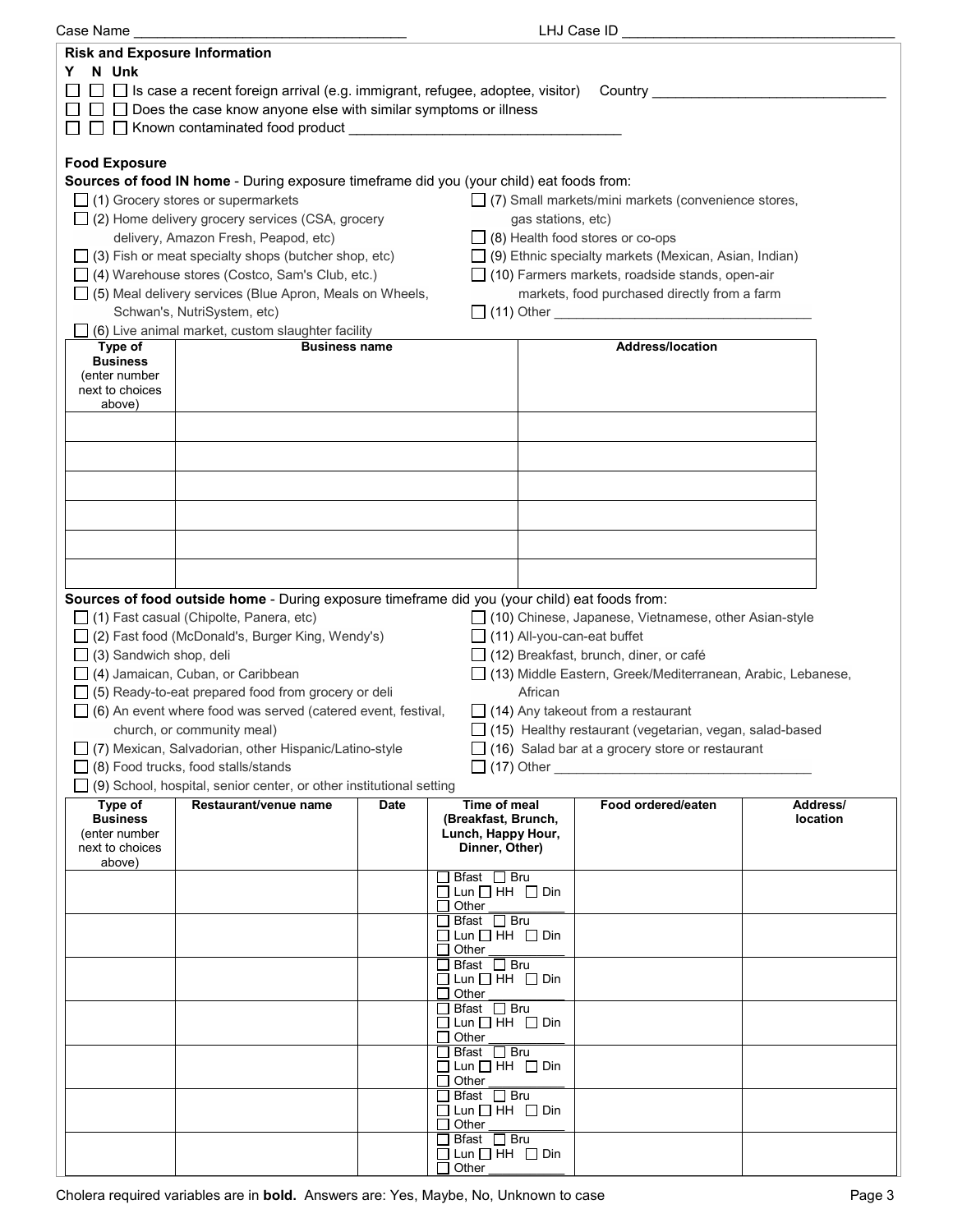| Case Name                                                                                                                                                                                                                                                                                                                                 |                       |                             |                                 |                                                                                                         |                                 | LHJ Case ID _________         |                               |                                 |                       |
|-------------------------------------------------------------------------------------------------------------------------------------------------------------------------------------------------------------------------------------------------------------------------------------------------------------------------------------------|-----------------------|-----------------------------|---------------------------------|---------------------------------------------------------------------------------------------------------|---------------------------------|-------------------------------|-------------------------------|---------------------------------|-----------------------|
| M N Unk<br>Y<br>$\Box$ $\Box$ $\Box$                                                                                                                                                                                                                                                                                                      |                       |                             |                                 |                                                                                                         |                                 |                               |                               |                                 |                       |
| Any food sampled (grocery, warehouse stores, food court, etc.) _________________                                                                                                                                                                                                                                                          |                       |                             |                                 |                                                                                                         |                                 |                               |                               |                                 |                       |
| N Unk<br>Y<br>$\Box$ $\Box$ Consumed shellfish or seafood during the 7 days before onset of illness                                                                                                                                                                                                                                       |                       |                             |                                 |                                                                                                         |                                 |                               |                               |                                 |                       |
| <b>Type</b>                                                                                                                                                                                                                                                                                                                               | Eaten                 | <b>Eaten Raw</b>            | <b>Multiple</b><br><b>Dates</b> | Last date<br>consumed                                                                                   | <b>Type</b>                     | Eaten                         | <b>Eaten Raw</b>              | <b>Multiple</b><br><b>Dates</b> | Last date<br>consumed |
|                                                                                                                                                                                                                                                                                                                                           | Y N U                 | Y N U                       | Y N U                           |                                                                                                         |                                 | Y N U                         | Y N U                         | Y N U                           |                       |
| Clams                                                                                                                                                                                                                                                                                                                                     | <b>LILI</b><br>$\Box$ | $\Box$<br>$\Box$<br>$\Box$  | □ □ □                           |                                                                                                         | Mussels                         | $\Box$<br>ப                   | Ш<br>⊔⊔                       | $\Box$ $\Box$ $\Box$            |                       |
| Crabs                                                                                                                                                                                                                                                                                                                                     | $\Box$ $\Box$ $\Box$  | $\Box$ $\Box$<br>$\Box$     | $\Box$ $\Box$                   |                                                                                                         | Oysters                         | $\square$ $\square$ $\square$ | $\Box$ $\Box$ $\Box$          | $\Box$ $\Box$ $\Box$            |                       |
| Crawfish                                                                                                                                                                                                                                                                                                                                  | □□<br>$\Box$          | $\Box$ $\Box$<br>$\Box$     | 8888                            |                                                                                                         | Scallops                        | U∪⊔                           | □ □ □                         | $\Box$ $\Box$<br>$\mathbf{L}$   |                       |
| Fish                                                                                                                                                                                                                                                                                                                                      | $\Box$ $\Box$ $\Box$  | $\Box$                      | $\Box$ $\Box$                   |                                                                                                         | Shrimp                          | 88 8 8                        | $\Box$ $\Box$                 | 88 8 8                          | $\frac{1}{2}$         |
| Lobster                                                                                                                                                                                                                                                                                                                                   | 8888                  | $\Box$<br>$\perp$<br>$\Box$ | <b>TELESCOPE</b><br>$\Box$      |                                                                                                         | Other<br>shellfish<br>(specify) | U∪⊔                           | $\square$ $\square$ $\square$ | $\Box$ $\Box$ $\Box$            |                       |
| N Unk<br>Y.<br>$\Box$ Any dining partners consume the same seafood<br>Any become ill Describe<br>$\Box$<br>How was the seafood obtained $\Box$ Harvested by the patient or a friend of the patient<br>$\Box$ Oyster bar or restaurant<br>$\Box$ Seafood market $\Box$ Truck or roadside vendor<br>□ Food store □ Other<br>Phone #         |                       |                             |                                 |                                                                                                         |                                 |                               |                               |                                 |                       |
| Address<br>N Unk<br>Y                                                                                                                                                                                                                                                                                                                     |                       |                             |                                 |                                                                                                         |                                 |                               | Date received / /             |                                 |                       |
| $\Box$ $\Box$ Was this seafood imported from another country Exporting country $\Box$ Was this seafood imported from another country Exporting country<br>$\Box$ Was this business inspected as part of this investigation                                                                                                                |                       |                             |                                 |                                                                                                         |                                 |                               |                               |                                 |                       |
| $\Box$ Was there evidence of improper handling or storage (check all that apply)                                                                                                                                                                                                                                                          |                       |                             |                                 |                                                                                                         |                                 |                               |                               |                                 |                       |
| $\Box$ Holding temperature violation $\Box$ Cross-contamination $\Box$ Co-mingling of live and dead shellfish                                                                                                                                                                                                                             |                       |                             |                                 |                                                                                                         |                                 |                               |                               |                                 |                       |
| How were the shellfish distributed to the business [ ] Shellstock (sold in shell) [ ] Shucked [ ] Unk [ ] Other<br>Y N Unk                                                                                                                                                                                                                |                       |                             |                                 |                                                                                                         |                                 |                               |                               |                                 |                       |
| $\Box$ Are shipping tags available from the suspected lot If Yes, attach tags to the record                                                                                                                                                                                                                                               |                       |                             |                                 |                                                                                                         |                                 |                               |                               |                                 |                       |
| $\Box$ $\Box$ $\Box$ CDC surveillance form completed<br><b>Exposure and Transmission Summary</b>                                                                                                                                                                                                                                          |                       |                             |                                 |                                                                                                         |                                 |                               |                               |                                 |                       |
| Y N Unk<br>$\Box$ $\Box$ Epi-linked to a confirmed case                                                                                                                                                                                                                                                                                   |                       |                             |                                 |                                                                                                         |                                 |                               |                               |                                 |                       |
| Likely geographic region of exposure □ In Washington – county _______________ □ Other state _____________                                                                                                                                                                                                                                 |                       |                             |                                 |                                                                                                         |                                 |                               |                               |                                 |                       |
| International travel related □ During entire exposure period □ During part of exposure period □ No international travel                                                                                                                                                                                                                   |                       |                             |                                 |                                                                                                         |                                 |                               |                               |                                 |                       |
| Suspected exposure type □ Foodborne □ Waterborne □ Person to person □ Sexual □ Unk                                                                                                                                                                                                                                                        |                       |                             |                                 |                                                                                                         |                                 |                               |                               |                                 |                       |
| Describe and the contract of the contract of the contract of the contract of the contract of the contract of the contract of the contract of the contract of the contract of the contract of the contract of the contract of t<br>Suspected exposure setting   Home   Work   College   Military   Place of worship   International travel |                       |                             |                                 |                                                                                                         |                                 |                               |                               |                                 |                       |
|                                                                                                                                                                                                                                                                                                                                           |                       |                             |                                 | Out of state travel □ Transit □ Social event □ Large public gathering □ Restaurant □ Hotel/motel/hostel |                                 |                               |                               |                                 |                       |

 ${\sf Describe}$ 

 $\Box$  Other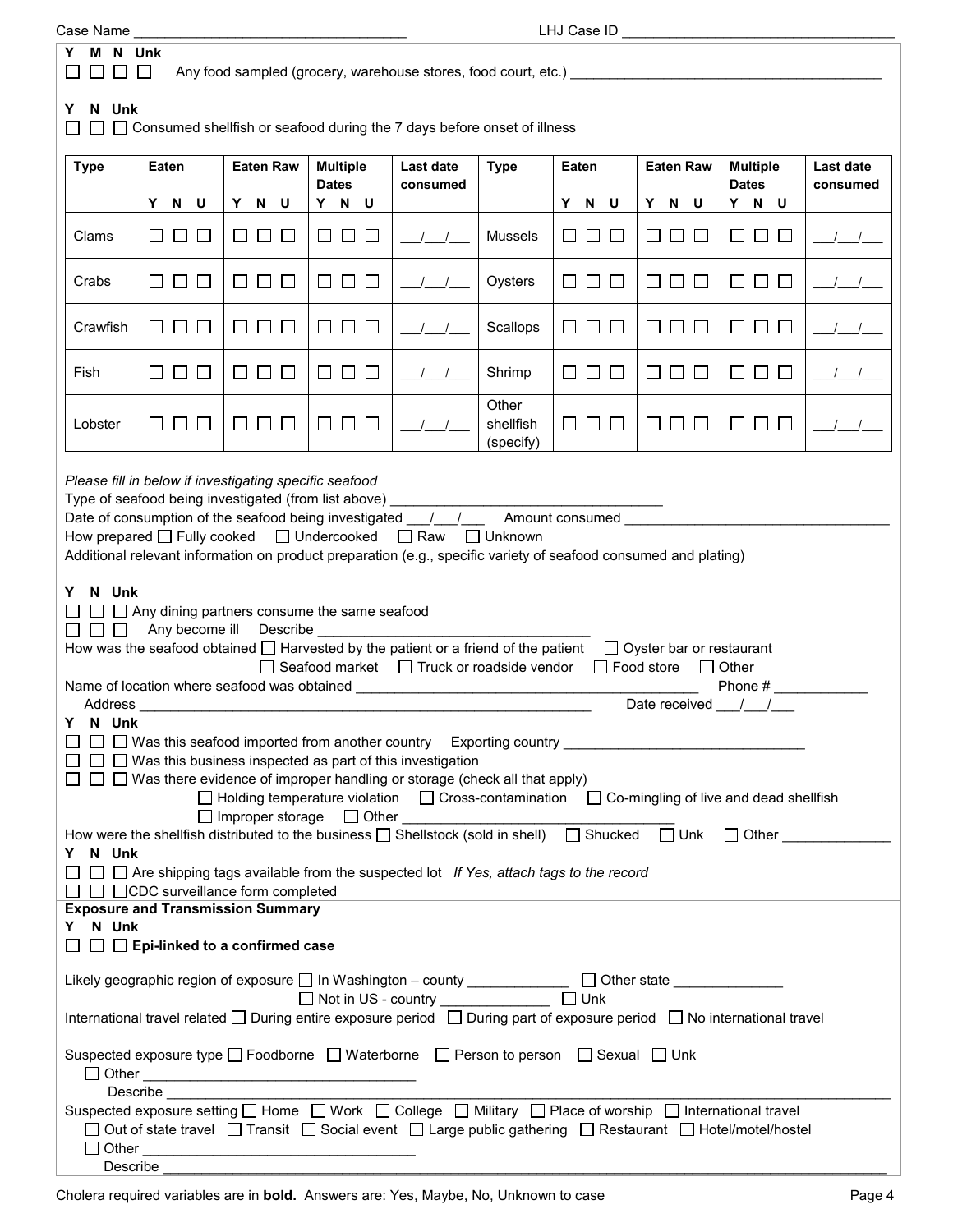| Exposure summary                             |                                                                                                                                                                                                                                                     |                                                                                                                     |                              |                              |  |  |  |
|----------------------------------------------|-----------------------------------------------------------------------------------------------------------------------------------------------------------------------------------------------------------------------------------------------------|---------------------------------------------------------------------------------------------------------------------|------------------------------|------------------------------|--|--|--|
|                                              |                                                                                                                                                                                                                                                     |                                                                                                                     |                              |                              |  |  |  |
|                                              |                                                                                                                                                                                                                                                     |                                                                                                                     |                              |                              |  |  |  |
|                                              |                                                                                                                                                                                                                                                     |                                                                                                                     |                              |                              |  |  |  |
|                                              |                                                                                                                                                                                                                                                     |                                                                                                                     |                              |                              |  |  |  |
|                                              |                                                                                                                                                                                                                                                     |                                                                                                                     |                              |                              |  |  |  |
|                                              |                                                                                                                                                                                                                                                     |                                                                                                                     |                              |                              |  |  |  |
|                                              |                                                                                                                                                                                                                                                     |                                                                                                                     |                              |                              |  |  |  |
|                                              |                                                                                                                                                                                                                                                     |                                                                                                                     |                              |                              |  |  |  |
|                                              |                                                                                                                                                                                                                                                     |                                                                                                                     |                              |                              |  |  |  |
|                                              |                                                                                                                                                                                                                                                     | Suspected transmission type □ Foodborne □ Waterborne □ Person to person □ Sexual □ Unk                              |                              |                              |  |  |  |
|                                              |                                                                                                                                                                                                                                                     |                                                                                                                     |                              |                              |  |  |  |
|                                              |                                                                                                                                                                                                                                                     |                                                                                                                     |                              |                              |  |  |  |
|                                              |                                                                                                                                                                                                                                                     |                                                                                                                     |                              |                              |  |  |  |
|                                              |                                                                                                                                                                                                                                                     | □ Out of state travel □ Transit □ Social event □ Large public gathering □ Restaurant □ Hotel/motel/hostel           |                              |                              |  |  |  |
|                                              |                                                                                                                                                                                                                                                     |                                                                                                                     |                              |                              |  |  |  |
|                                              |                                                                                                                                                                                                                                                     |                                                                                                                     |                              |                              |  |  |  |
| <b>Public Health Issues</b>                  |                                                                                                                                                                                                                                                     |                                                                                                                     |                              |                              |  |  |  |
| Y N Unk                                      | $\Box$ Does patient have contact with a day care                                                                                                                                                                                                    |                                                                                                                     |                              |                              |  |  |  |
|                                              |                                                                                                                                                                                                                                                     | $\Box$ $\Box$ Non-occupational food handling (e.g., potlucks, receptions) during contagious period                  |                              |                              |  |  |  |
| $\Box$ $\Box$ Employed as a food handler     |                                                                                                                                                                                                                                                     |                                                                                                                     |                              |                              |  |  |  |
|                                              | $\Box$ $\Box$ Employed in childcare or preschool                                                                                                                                                                                                    |                                                                                                                     |                              |                              |  |  |  |
|                                              |                                                                                                                                                                                                                                                     | If needed, enter detailed information in the Transmission Tracking Question Package                                 |                              |                              |  |  |  |
| <b>Public Health Interventions/Actions</b>   |                                                                                                                                                                                                                                                     |                                                                                                                     |                              |                              |  |  |  |
| Y N Unk<br>$\Box$ Test symptomatic contacts  |                                                                                                                                                                                                                                                     |                                                                                                                     |                              |                              |  |  |  |
| $\Box$ Patient education provided            |                                                                                                                                                                                                                                                     |                                                                                                                     |                              |                              |  |  |  |
|                                              |                                                                                                                                                                                                                                                     |                                                                                                                     |                              |                              |  |  |  |
|                                              | □ □ □ Letter sent Date / / / Batch date / /<br>□ □ □ Any other public health action                                                                                                                                                                 |                                                                                                                     |                              |                              |  |  |  |
| <b>TRANSMISSION TRACKING</b>                 |                                                                                                                                                                                                                                                     |                                                                                                                     |                              |                              |  |  |  |
|                                              |                                                                                                                                                                                                                                                     | Visited, attended, employed, or volunteered at any public settings while contagious $\Box$ Yes $\Box$ No $\Box$ Unk |                              |                              |  |  |  |
| Settings and details (check all that apply)  |                                                                                                                                                                                                                                                     |                                                                                                                     |                              |                              |  |  |  |
|                                              | □ Daycare □ School □ Airport □ Hotel/Motel/Hostel □ Transit □ Healthcare □ Home □ Work □ College                                                                                                                                                    |                                                                                                                     |                              |                              |  |  |  |
|                                              | $\Box$ Military $\Box$ Correctional facility $\Box$ Place of worship $\Box$ International travel $\Box$ Out of state travel $\Box$ LTCF<br>$\Box$ Homeless/shelter $\Box$ Social event $\Box$ Large public gathering $\Box$ Restaurant $\Box$ Other |                                                                                                                     |                              |                              |  |  |  |
|                                              |                                                                                                                                                                                                                                                     |                                                                                                                     |                              |                              |  |  |  |
|                                              | Setting 1                                                                                                                                                                                                                                           | Setting 2                                                                                                           | Setting 3                    | Setting 4                    |  |  |  |
| Setting Type (as                             |                                                                                                                                                                                                                                                     |                                                                                                                     |                              |                              |  |  |  |
| checked above)                               |                                                                                                                                                                                                                                                     |                                                                                                                     |                              |                              |  |  |  |
|                                              |                                                                                                                                                                                                                                                     |                                                                                                                     |                              |                              |  |  |  |
| <b>Facility Name</b>                         |                                                                                                                                                                                                                                                     |                                                                                                                     |                              |                              |  |  |  |
| Start Date                                   |                                                                                                                                                                                                                                                     |                                                                                                                     |                              |                              |  |  |  |
| <b>End Date</b>                              |                                                                                                                                                                                                                                                     |                                                                                                                     |                              |                              |  |  |  |
| <b>Time of Arrival</b>                       |                                                                                                                                                                                                                                                     |                                                                                                                     |                              |                              |  |  |  |
| Time of Departure                            |                                                                                                                                                                                                                                                     |                                                                                                                     |                              |                              |  |  |  |
| Number of people<br>potentially exposed      |                                                                                                                                                                                                                                                     |                                                                                                                     |                              |                              |  |  |  |
| Details (hotel room #,                       |                                                                                                                                                                                                                                                     |                                                                                                                     |                              |                              |  |  |  |
| HC type, transit info,                       |                                                                                                                                                                                                                                                     |                                                                                                                     |                              |                              |  |  |  |
| etc.)                                        |                                                                                                                                                                                                                                                     |                                                                                                                     |                              |                              |  |  |  |
| Contact information<br>available for setting |                                                                                                                                                                                                                                                     |                                                                                                                     |                              |                              |  |  |  |
| (who will manage                             | $\Box$ $Y$ $\Box$ $N$ $\Box$ Unk                                                                                                                                                                                                                    | $\Box$ $Y$ $\Box$ $N$ $\Box$ Unk                                                                                    | $\Box Y$ $\Box N$ $\Box$ Unk | $\Box$ Y $\Box$ N $\Box$ Unk |  |  |  |
| exposures or disease                         |                                                                                                                                                                                                                                                     |                                                                                                                     |                              |                              |  |  |  |
| control for setting)                         |                                                                                                                                                                                                                                                     |                                                                                                                     |                              |                              |  |  |  |
| Is a list of contacts<br>known?              | $\Box$ Y $\Box$ N $\Box$ Unk                                                                                                                                                                                                                        | $\Box$ Y $\Box$ N $\Box$ Unk                                                                                        | $\Box$ Y $\Box$ N $\Box$ Unk | $\Box$ Y $\Box$ N $\Box$ Unk |  |  |  |
|                                              | If list of contacts is known, please fill out contact tracing form Question Package                                                                                                                                                                 |                                                                                                                     |                              |                              |  |  |  |
|                                              |                                                                                                                                                                                                                                                     |                                                                                                                     |                              |                              |  |  |  |
| <b>TREATMENT</b>                             |                                                                                                                                                                                                                                                     |                                                                                                                     |                              |                              |  |  |  |
| Y N Unk                                      |                                                                                                                                                                                                                                                     |                                                                                                                     |                              |                              |  |  |  |
|                                              | $\Box$ Did patient receive prophylaxis/treatment                                                                                                                                                                                                    |                                                                                                                     |                              |                              |  |  |  |
| Specify medication                           |                                                                                                                                                                                                                                                     | □ Antibiotic □ Other                                                                                                | Treatment end date 1.        |                              |  |  |  |
|                                              |                                                                                                                                                                                                                                                     |                                                                                                                     |                              |                              |  |  |  |
|                                              |                                                                                                                                                                                                                                                     |                                                                                                                     |                              |                              |  |  |  |
|                                              |                                                                                                                                                                                                                                                     |                                                                                                                     |                              |                              |  |  |  |
|                                              |                                                                                                                                                                                                                                                     |                                                                                                                     |                              |                              |  |  |  |
|                                              |                                                                                                                                                                                                                                                     |                                                                                                                     |                              |                              |  |  |  |